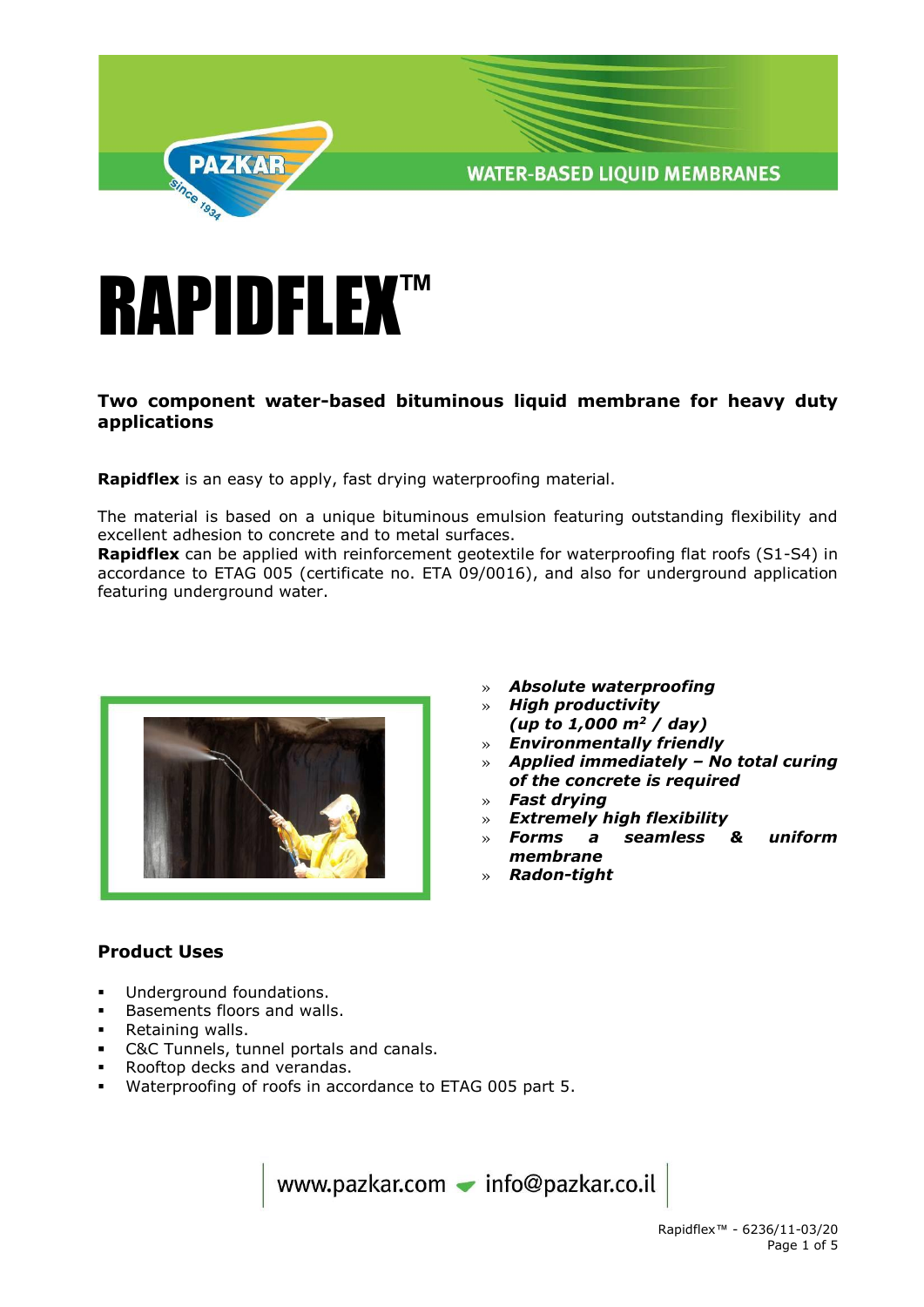

## **General Instructions**

- All surfaces to which **Rapidflex** is to be applied must be sound, stable and free from dirt, dust, loose debris, grease, segregation, bug-holes and anything that might interfere with adhesion of the material to the substrate.
- Concrete substrate should be clean, dry and smooth.
- **Rapidflex** is applied by a specific double head spraying machine. One nozzle sprays the **Rapidflex** bituminous emulsion and the second sprays the accelerator.
- **Rapidflex** can be applied over inclined planes, horizontal and vertical surfaces.
- **Rapidflex** should be thoroughly mixed and circulate for 15 minutes prior to use using the spraying machine's pump.
- **Rapidflex** and liquid accelerator are simultaneously sprayed at a ratio of 10:1 (10 **Rapidflex** : 1 accelerator).
- A quantity of 6.5 kg/m<sup>2</sup> of **Rapidflex** obtains a dry layer of 4mm thickness.
- Footstep is permitted 12 hours after spraying, according to drainage and weather conditions.
- In order to gain its full mechanical properties the product should be dried for 5 days, depends on local weather conditions.

#### **Instructions for use**

- 1. Accelerator solution preparation
	- a. Solid accelerator should be diluted with water in a separate plastic container prior to use: 80% water, 20% accelerator by weight (25 kg bag of solid accelerator is dissolved in 100 liter of clean water to prepare the liquid accelerator used for spraying).
	- b. Thoroughly mix to obtain complete dissolution.
- 2. Surface preparation
	- a. All surfaces to which **Rapidflex** is to be applied must be sound, stable and free from dirt, dust, loose debris, oil, grease or honey combs and bug holes and anything that might interfere good adhesion of the material to the substrate.
	- b. Before applying, **Rapidflex** should be thoroughly mixed by using the spraying machine's pump for 15 minutes to obtain homogenous emulsion.
	- c. While preparing the **Rapidflex** emulsion the suction hose must be introduced inside the material at half of the height of the cube or the drum for 10 minutes, and after that it should be introduced all way down to the bottom of it.
	- d. The primer is **Rapidflex** applied by spraying directly on the surface without the accelerator.
	- e. The primer is sprayed under low pressure at a quantity of 250  $gr/m<sup>2</sup>$  covering the surface with a thin, even layer, to result a brown surface with no excess primer.
	- f. Let dry for about 1-4 hour (depending on weather conditions). Wait until the material becomes black, dry and still tacky.

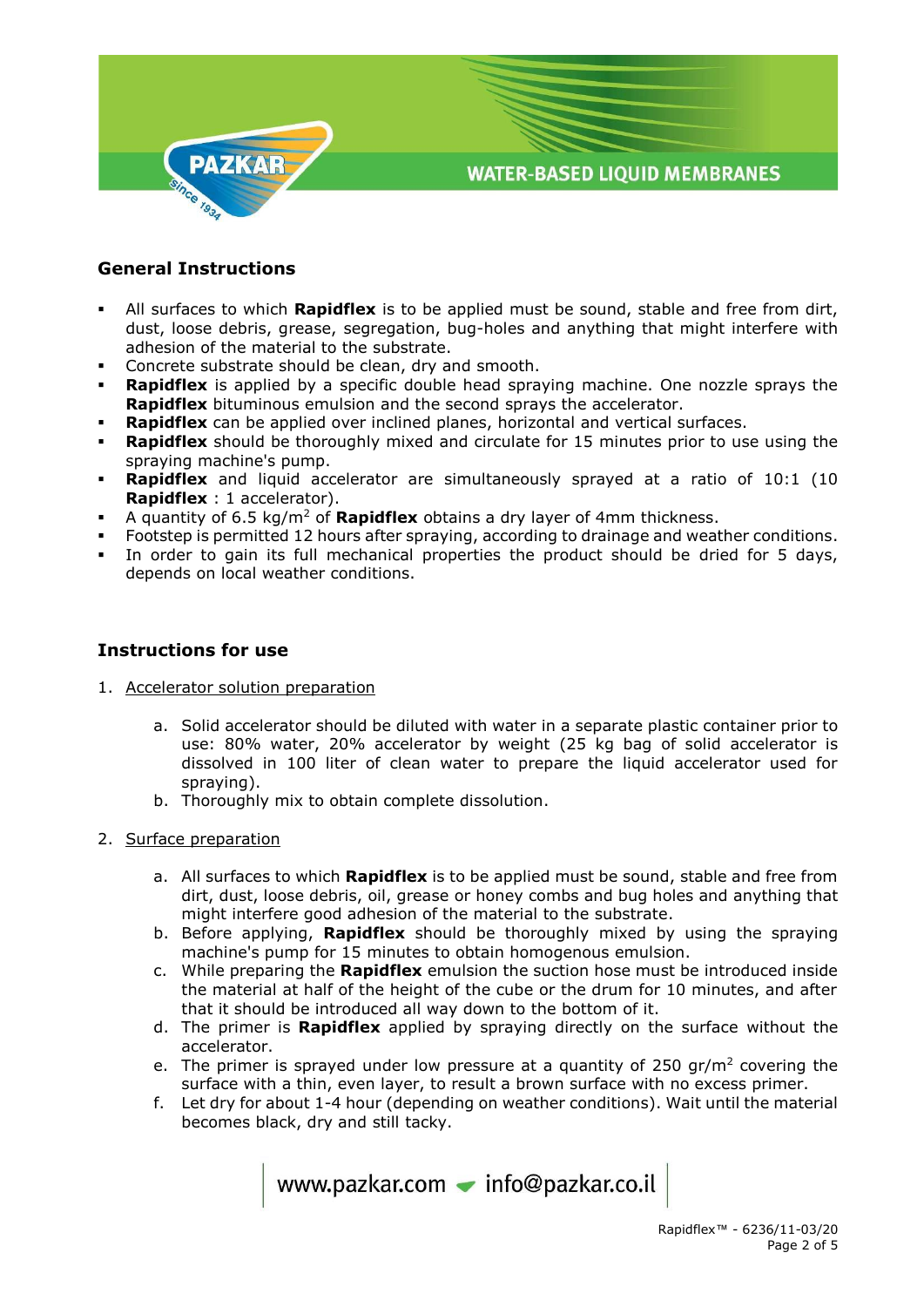

#### 3. Application

- a. Place the **Rapidflex** container and the accelerator container next to the spraying machine. Introduce the suction hoses of each material to its specific container. Operate the machine to circulate the emulsion and the accelerator.
- a. **Rapidflex** should be thoroughly mixed for 15 minutes prior to application, using the spraying machine's pump.
- b. The accelerator should be introduce to the **Rapidflex** by a foggy spray flow, with no excess however in such a way that all the sprayed **Rapidflex** is covered by the accelerator.
- c. Check that water is exuded from the new layer in droplets and not in streams.
- d. Check that the water exuded during the creation of the membranes is clear. Cloudy or brown water is a sign that the reaction is not complete and the membrane is impaired.
- e. Footsteps are permitted 12 hours after spraying, according to drainage and weather conditions.
- f. Let dry for 5 days for a complete dry, depending on local weather. On average it should take a day per each dry millimeter of the waterproofing layer.
- g. Spraying should be done by moving the spraying gun at a continuous pace horizontally or vertically until achieving the required thickness.
- h. **Rapidflex** may be applied to damp but not waterlogged surfaces. Do not apply during rain or if rain is expected during the application and/or 24 hours after it.
- i. The waterproofing layer has to be protected before backfilling with soil. Protect the waterproofing membrane with **AVG Geotextile** (180 gr/m²) and/or **Pazdrain FLT500**.
- j. The compaction of the backfilled to a distance of 2 m from the wall should be done by a manual vibratory hand held compactor.
- k. No heavy compaction equipment should be allowed to travel close to the waterproofed wall. The backfill should not contain any stones over 40 mm.
- l. For special application it is recommended to consult Pazkar's technical department.

## **Equipment care**

After finish the entire job clean the hoses of the **Rapidflex** emulsion with vegetables oil (diesel fuel) and spray the left over **Rapidflex** in the system to a garbage container until getting clear solvent coming out from the nozzle and the exhaust hose. The accelerator hoses should be cleaned with clean water, until clear water will come out from the nozzle and the exhaust hose. Before next application empty the system from the clean water and the diesel fuel with reverse process before spraying.

## **Packaging**

**Rapidflex** is available in the following packaging options:

www.pazkar.com • info@pazkar.co.il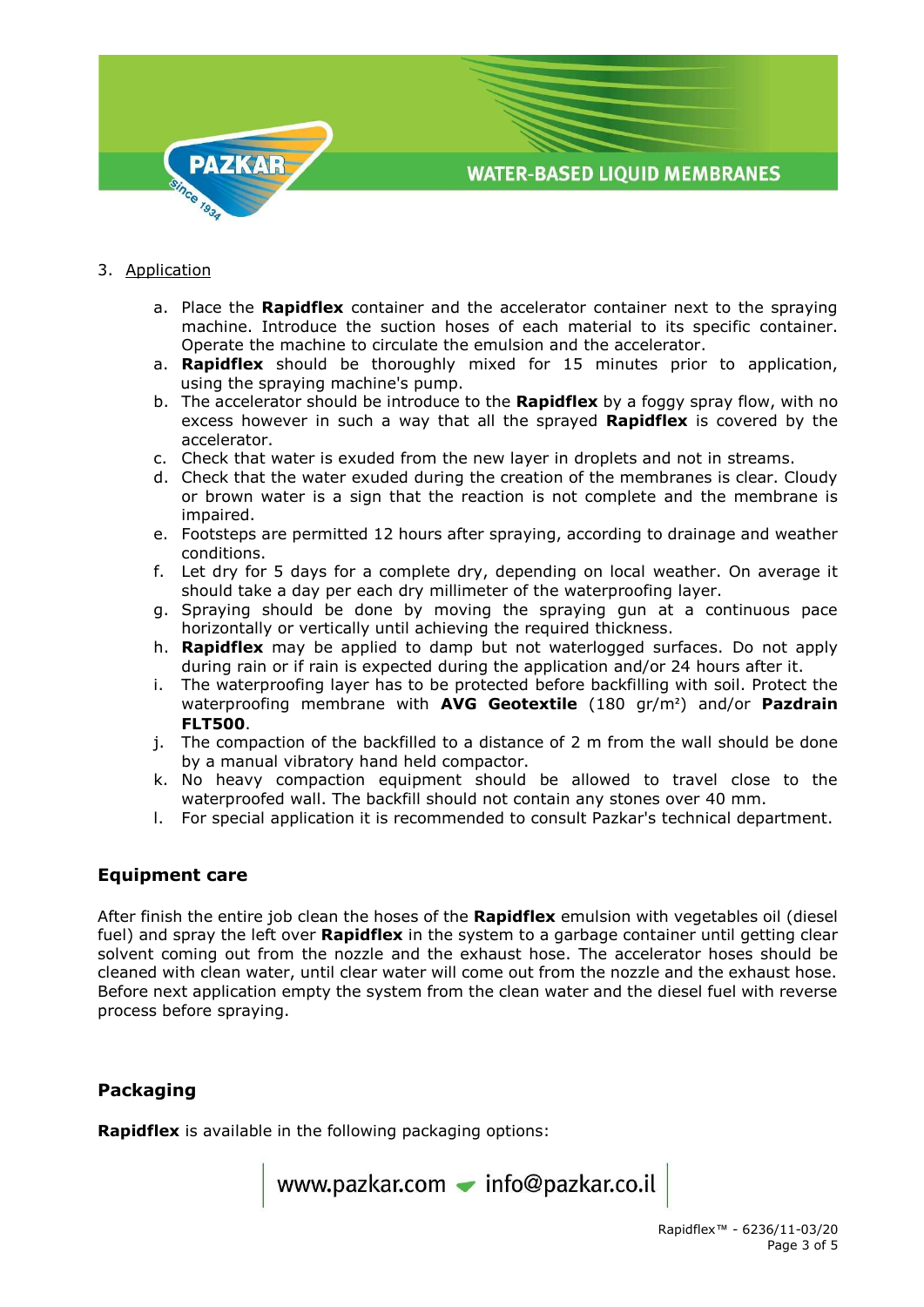

- 1 ton IBC cube.
- 200 kg plastic drum.
- 25 kg accelerator bag.

## **Technical properties**

| <b>Description</b>                             | <b>Property</b>                         | <b>Standard</b>   |
|------------------------------------------------|-----------------------------------------|-------------------|
| Appearance                                     | Emulsion: Dark brown<br>Membrane: black |                   |
| Specific gravity, gr/ml                        | $1.02 \pm 0.01$                         |                   |
| Solid content, %                               | $60 \pm 2$                              |                   |
| Coverage, kg/m <sup>2</sup>                    | $5.0 - 8.5$                             |                   |
| Dry film thickness, mm                         | $3.0 - 5.0$                             |                   |
| Flashpoint                                     | Non flammable                           |                   |
| Application temperature                        | $+5^{\circ}$ C to 40 $^{\circ}$ C       |                   |
| Heat stability, °C                             | > 90                                    | <b>ASTM D2939</b> |
| Cold flexibility, °C                           | $< -20$                                 | ASTM D522         |
| Low temperature flexibility and crack bridging | Pass, conduct @-26°C                    | ASTM C836         |
| Tensile strength, MPa                          | > 0.1                                   | ASTM D412         |
| Elongation at break, %                         | >1200%                                  | ASTM D412         |
| Resistance to water pressure, 1 atm. 24 hours  | Pass                                    | <b>DIN 52123</b>  |
| Water vapor permeance, perms                   | 0.35                                    | ASTM E96          |
| Recovery after 900% elongation, %              | > 85                                    | ASTM D412         |
| Creep at $100^{\circ}$ C                       | No creep                                | <b>DIN 52123</b>  |
| Resistance to standing water                   | Passed                                  | ASTM D2939        |
| Bacterial attack in soil, 30 days 40°C         | Pass                                    | <b>ASTM D3083</b> |

#### **Storage**

- Store under cover out of direct sunlight and protect from extreme temperature.
- In tropical climates the product must be stored in an air-conditioned environment.
- In cold climates the product must be stored in heated environment (over  $10^{\circ}$ C).

www.pazkar.com - info@pazkar.co.il